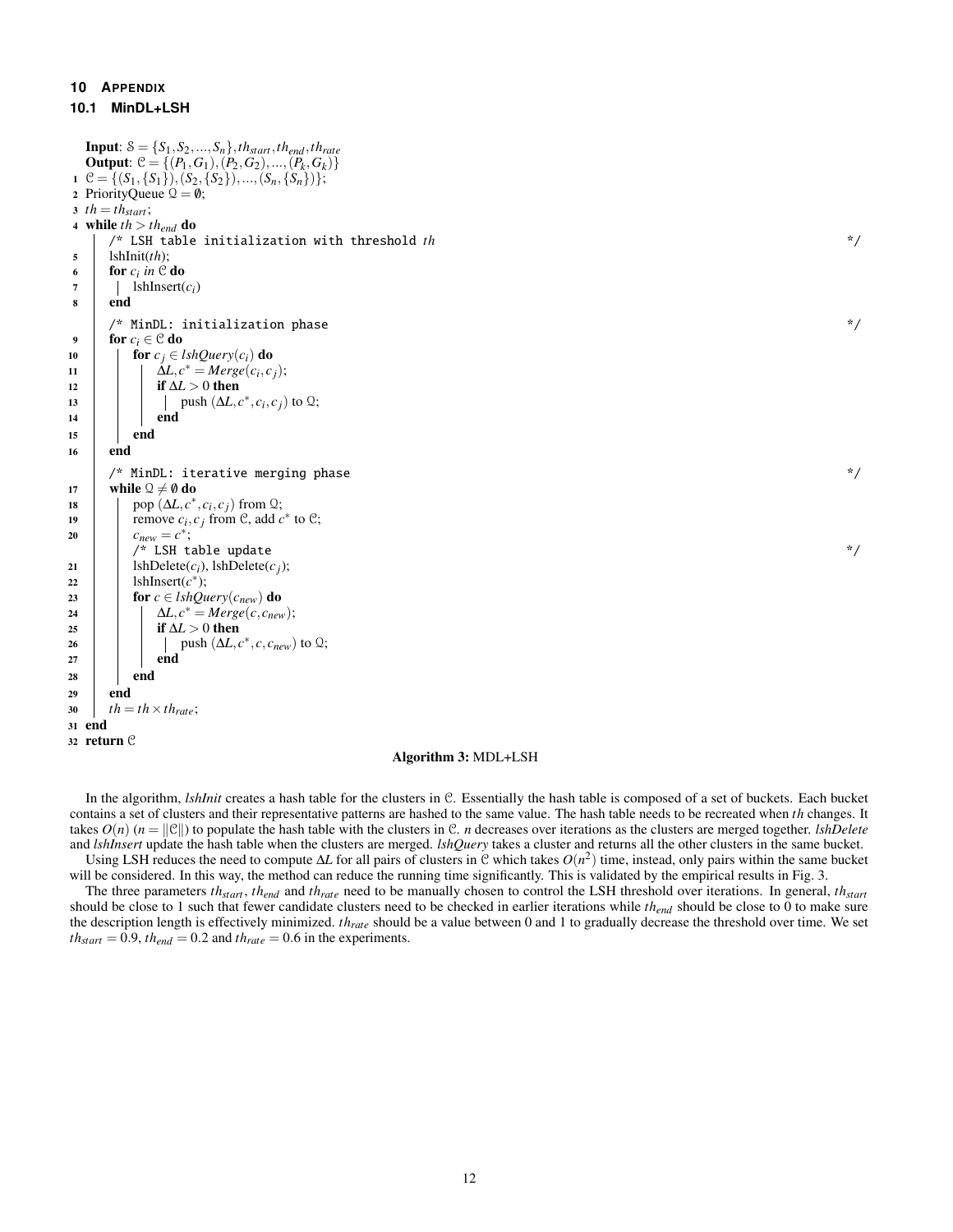## **10.2 Analytic tasks survey**

Plaisant and Shneiderman [\[36\]](#page--1-1) have recently summarized a set of high-level analytic tasks for event sequence data. We survey the existing visual analytic systems for event sequence data and list the tasks they support in Table. [1.](#page-1-0) Besides that, we also interview the experts to gather the requirements for the new application domain, i.e., vehicle data analytics. The analytical tasks proposed by Plaisant and Shneiderman are listed below. From Table. [1,](#page-1-0) we identify that *T1*, *T2*, *T5* and *T7* are the most commonly supported tasks across a wide range of visualization systems. Heighten awareness

• *T1*. Review in detail a few records.

- *T2*. Compile descriptive information about the dataset or a subgroup of records and events (esp. through aggregated views).
- *T3*. Find and describe deviations from required or expected patterns.
- Prepare or select data for further study
- *T4*. Review data quality and inform choices to be made in order to model the data.
- *T5*. Identify a set of records of interest.
- Understanding impact of event patterns; plan action
- *T6*. Compare two or more sets of records.
- *T7*. Study antecedents or sequelae of an event of interest.
- *T8*. Generate recommendations on actions to take.

<span id="page-1-0"></span>Table 1. Summary of high-level tasks in previous design studies and in the new application domain, i.e., vehicle fault sequence analysis.

|                                 | Τ1 | T <sub>2</sub> | T <sub>3</sub> | T4 | T5.          | T6           | T7 | T8 |
|---------------------------------|----|----------------|----------------|----|--------------|--------------|----|----|
| Lifelines2 [52]                 |    |                |                |    |              |              |    |    |
| ActiviTree [49]                 |    |                |                |    | √            | ✓            | √  |    |
| DecisionFlow [13]               |    |                |                |    |              |              |    |    |
| Peekquence [22]                 |    |                |                |    |              |              |    |    |
| EventAction [8]                 | ✓  | √              |                | √  | $\checkmark$ | $\checkmark$ |    |    |
| $CoCo$ [30]                     |    | $\checkmark$   |                |    |              | $\checkmark$ |    |    |
| Frequence [34]                  |    |                |                |    |              |              |    |    |
| Monroe et al. [31]              |    |                |                |    |              |              |    |    |
| Liu et al. [27]                 |    | √              |                |    |              |              |    |    |
| Vehicle fault sequence analysis |    |                |                |    |              |              |    |    |